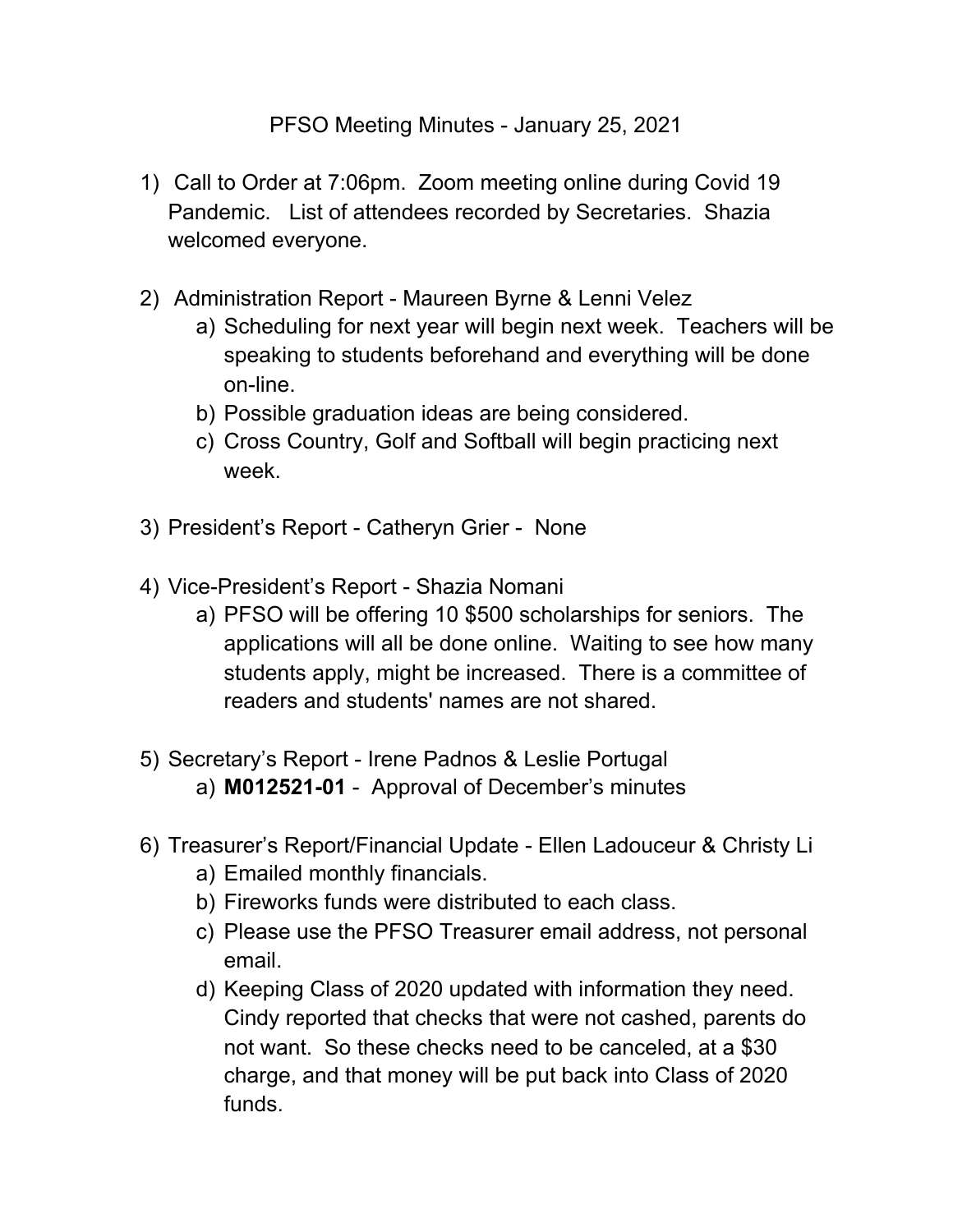- e) Christy is getting brought up to date.
- f) Asked why budget is not shared online. No specific security reason. Happy to share with anyone who asks. Because the budget is still done manually, not easy to share online. In process of changing to Quickbooks. Once that happens, it should be easier to post online.
- g) Taxes are done and have been filed.
- h) Christy Talking about Quickbooks. Can support nonprofits and our future needs. Recommend online purchase program. Price with promotion 50% off for 3 months. If pay annually we get 10% off. Christy recommends transferring our budget to online software. Quickbooks software is very user friendly and offers online support. There will be a learning curve. Everyone can take training online however Treasureres will need technical training. **M012521-02** - Increase budget for Accounting Software line item from \$150 to \$800. Christy will purchase software and Christy and Ellen will start using it and they will figure out how to pay for the software.
- 7) Leadership ASB Report Michael D'Ambrosio & ASB Officers
	- a) Mr. D'Ambrosio: props to leadership kids and exec officers for constantly lifting spirits of DHS students.
	- b) Drive-In Film Festival coming in spring. Need businesses to sponsor this.
	- c) Wounded Warrior Club collected coats. Ended already. Mr. D knows of other organizations collecting coats if anyone has any.
	- d) Eddie Padnos: In process of partnering with Safe Routes to School on a school wide winter event, Creation for Transportation in month of February. Students are asked to submit artwork to support safe transportation. Will be judged county wide. Reaching out to art teachers at DHS for them to support this with their students.
	- e) Working with schools around Tri-Valley for a rivalry week. Want a big event. Including all area schools and Dublin's private schools and hoping they will include their rival schools. Spirit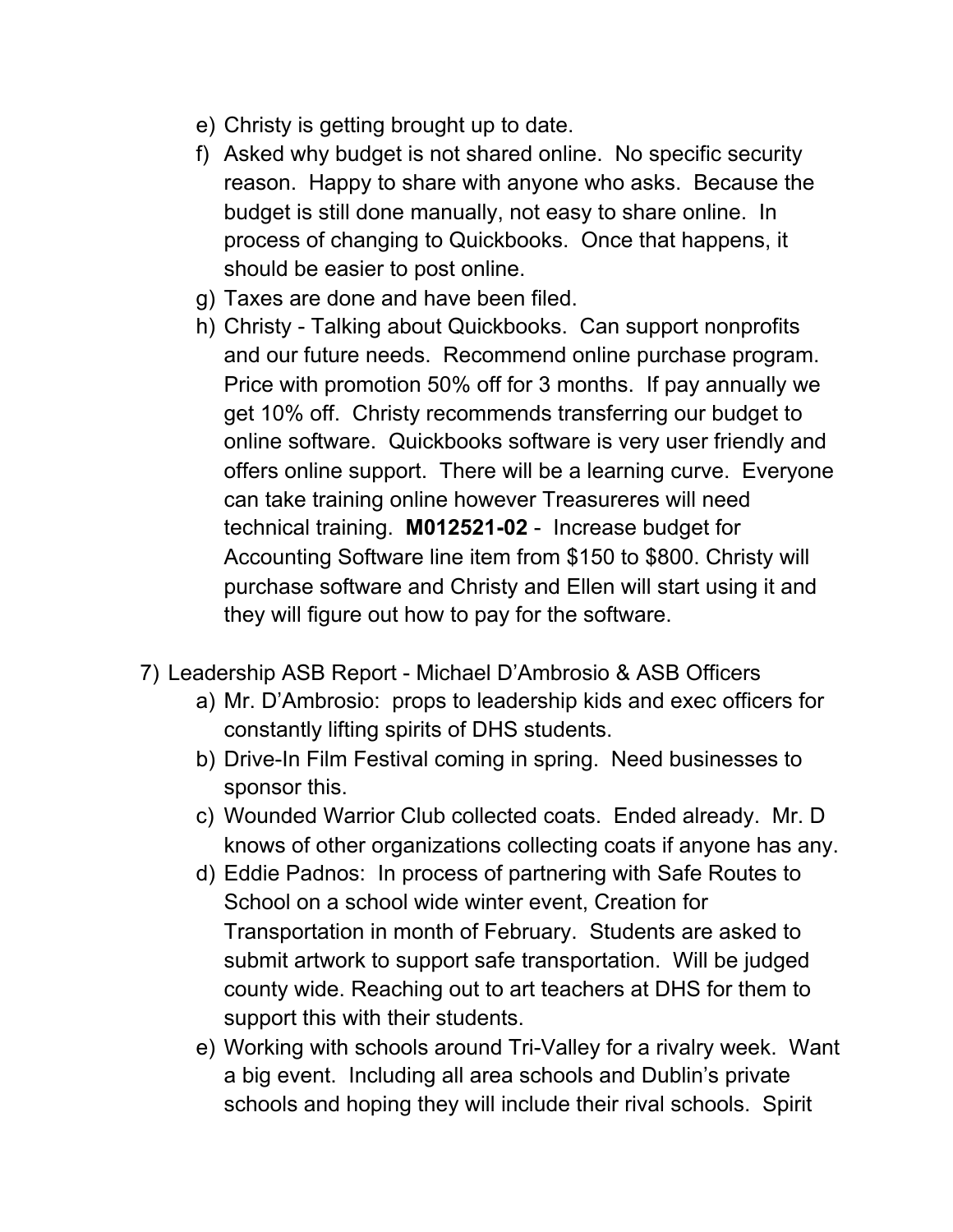week with points are given for social media. Kids need this event this year.

- f) Meghan Nguyen: Leadership magazine coming out.
- g) Rechartering clubs.
- h) This Wednesday only a donation drive collecting toiletries for women's shelter.
- i) Caede McMahon: Starting to plan 2021 Graduation! ASB Exec board, Mr. D, senior club officers and Admin meet together every two weeks to discuss graduation. Need to follow covid safe wounty and state guidelines.
- j) Funding Requests None
- 8) Club & Class Reports
	- a) **Robotics Club** In National tournaments with online challenges only. DHS is participating and winning in many different challenges.
	- b) **Class of 2021** Held a senior drive by event last week. Seniors got a customized water bottle full of candy and a free yummy boba. Huge success! Goal is to have a monthly senior event. Working with class officers. Working with Sunol drive in to host our senior slideshow with food trucks and show a movie. Working with school, Leadership etc. to see what we can do for our seniors. Hosting See's candy fundraiser thru this month.
	- c) **Class of 2022** Fundraisers coming up, Hibernate sheet company. Missing three donation checks. All in envelopes marked Class of 2022. Gave to Student Activities rep at DHS. Concerned about a pattern. Lenni and Mr. D will check all mailboxes. Probably misplaced.
	- d) **Class of 2023** Working on Jr. Prom options. Adopt a Senior FaceBook group. Adopting seniors to let them know they are being thought of. Parents put students up for adoption and get a special love from another family.
	- e) **Class of 2024** Farm Fresh fundraiser in February. Mask fundraiser continues until they can sell them all. Want to switch dollar amounts on the donation page. Ellen needs details and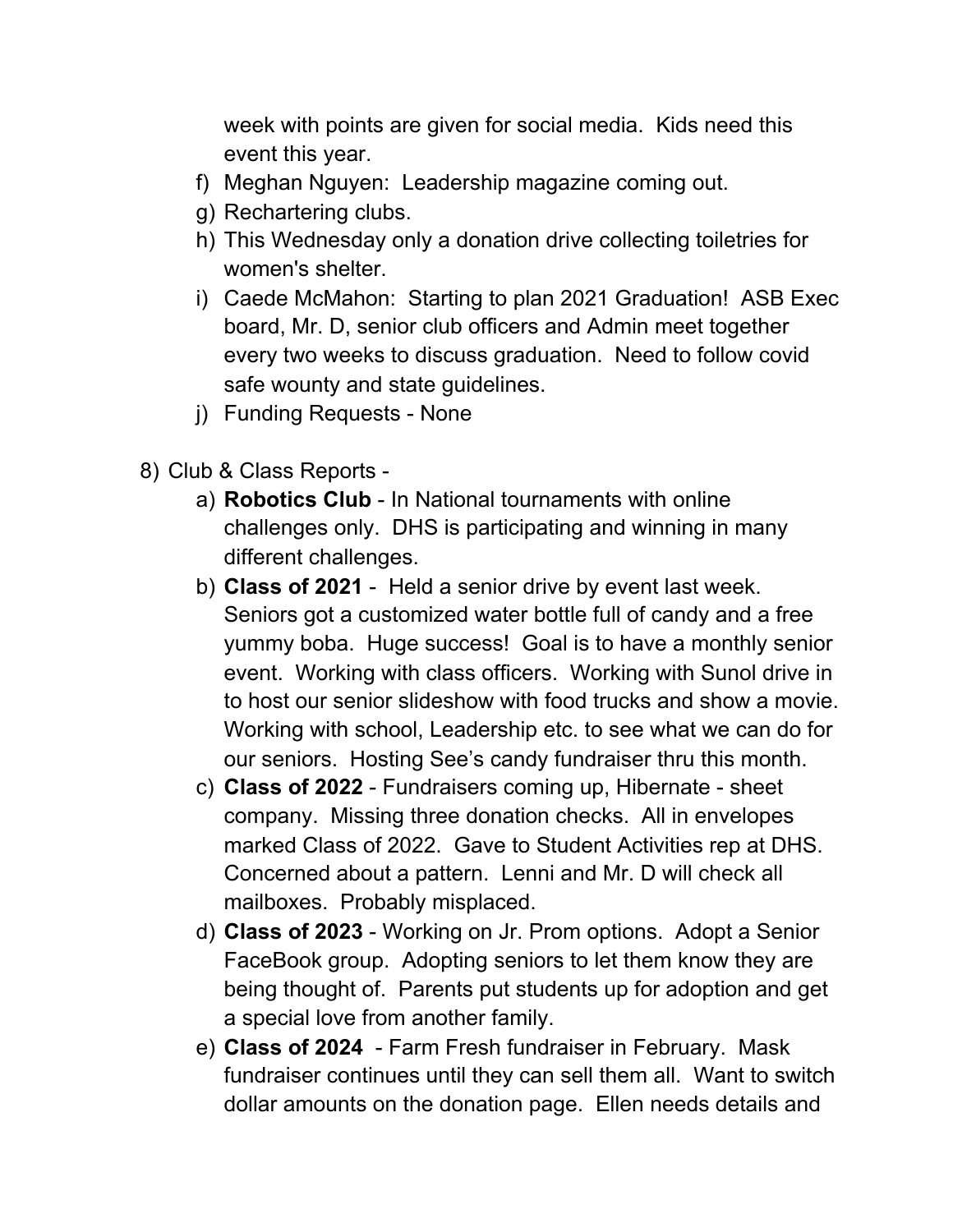will work with the class for those changes. Barna will help coordinate tmail access for all four reps to see email account. Nothing for Class of 2020 on website quick links. Barna & Lindy can help with PFSO website. Lenni will ask the secretary who handles the website to add Class of 2024 and add a link to PFSO website.

- f) **Dublin High Drama Club** Drama Club is participating Wed Feb 3 at 6:30 in Lenaea High School Theatre Festival Competition. DHS Drama has been working with Cal-Shakes. Doing a spring show and night of musical theatre. Please add [muleylaw@yahoo.com](mailto:muleylaw@yahoo.com) to email communications.
- g) **Library** Hosting a DHS Book Fair fundraiser online.
- 9) Old Business
	- a) Table Raise Your Class for another meeting
- 10) New Business
	- a) Barna shared concerns regarding social media questions and guidelines. PFSO Facebook page is only school related posts. And we have strict rules to follow due to our tax status as a non profit. Can not share anything political, can not share sensitive information. Can post anything on your personal pages, however we are a non profit and we need to be careful on school pages. Barna, Lindy and Shazia will brainstorm and come up with some reasonable guidelines.
- 11) Open to Floor
	- a) Leann Nobida with DHS College and Career Center, spoke in regards to her amazing programs. Leann works with students on career exploration. Works with kids and counselors on four year Cal State plans. Counselors rolling out next month. Leann is in charge of all college visits and presentations. So far this school year, DHS has had 80+ virtual presentations. In spring for Juniors there will be a UC presentation. Dublin High Career Center website, lists all necessary info to support students